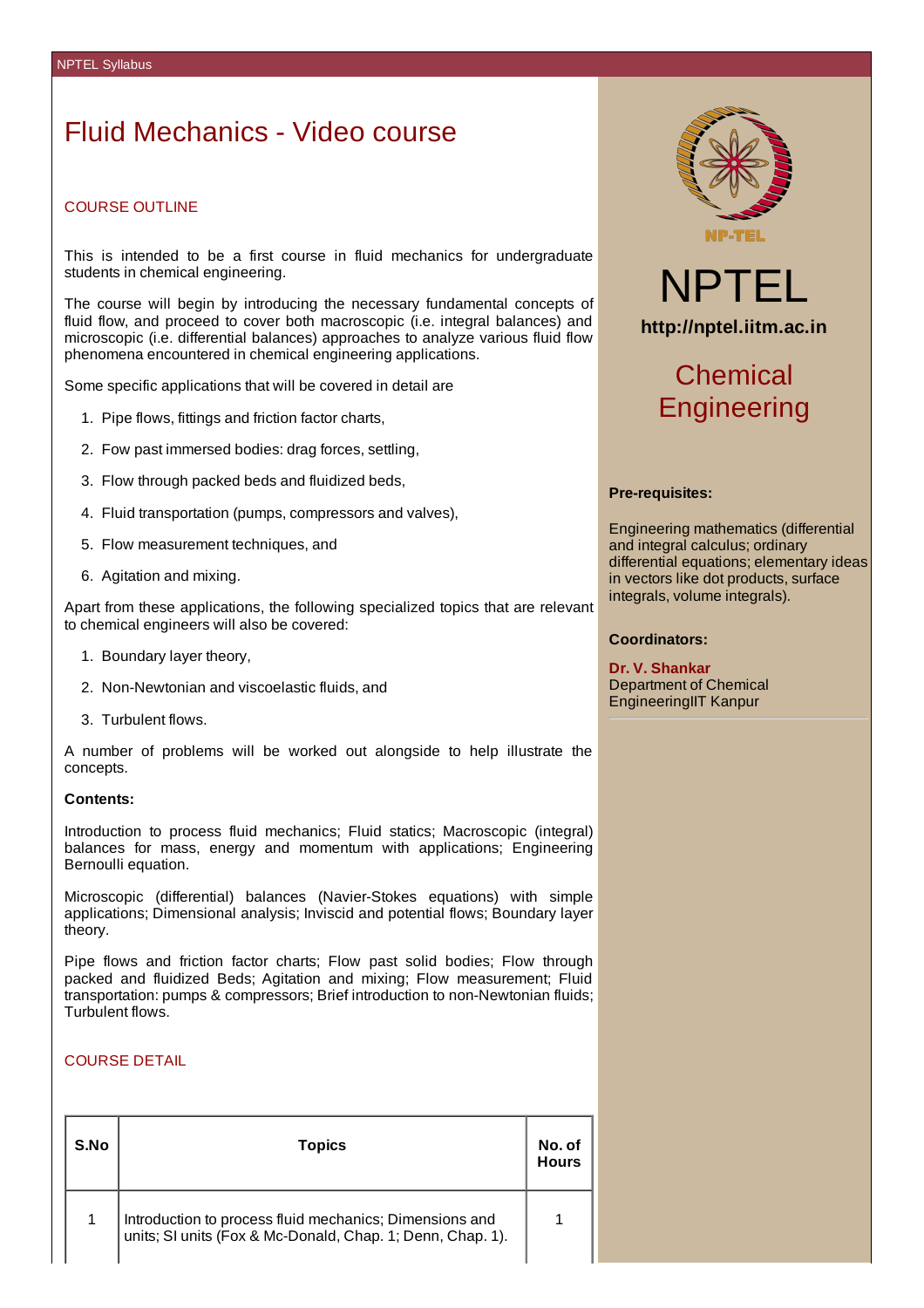| $\overline{2}$ | Fundamental concepts: Definition of a fluid; Continuum<br>hypothesis; Velocity field; Stress field; Newtonian and non-<br>Newtonian fluids (Fox & McDonald Chap. 2; Denn, Chap.<br>2).                                                                              | 2 |
|----------------|---------------------------------------------------------------------------------------------------------------------------------------------------------------------------------------------------------------------------------------------------------------------|---|
| 3              | Fluid statics: pressure variation in a static fluid, hydrostatic<br>forces on submerged surfaces, buoyancy; Illustration by<br>examples (Fox & McDonald Chap. 3).                                                                                                   | 3 |
| 4              | Macroscopic Balances: derivation of integral balances for<br>mass, energy and momentum; Derivation of engineering<br>Bernoulli equation with losses. (Fox & McDonald Chap. 4;<br>Denn, Chap. 5).                                                                    | 3 |
| 5              | Application of macroscopic balances: Losses in expansion,<br>Force on a reducing bend, Diameter of a free jet; Jet ejector.<br>(Fox & McDonald, Chap. 4; Denn, Chap. 6).                                                                                            | 2 |
| 6              | Differential balances of fluid flow: derivation of continuity<br>and momentum (Navier-Stokes) equations for a Newtonian<br>fluid.                                                                                                                                   | 3 |
|                | Applications to plane Couette, plane Poiseuille and pipe<br>flows. (Fox & McDonald, Chap. 5; Denn, Chap. 7).                                                                                                                                                        |   |
| $\overline{7}$ | Dimensional analysis and similitude: Buckingham Pi<br>theorem and applications (Fox & McDonald, Chap. 7).                                                                                                                                                           | 2 |
| 8              | High-Reynolds number flows: inviscid flows and potential<br>flows (Fox & McDonald, Chap. 6; Denn, Chap. 14).                                                                                                                                                        | 2 |
| 9              | Boundary layer theory (Fox & McDonald, Chap. 9, Part A;<br>Denn, Chap. 15).                                                                                                                                                                                         | 3 |
| 10             | Pipe flows and fittings: laminar and turbulent flows; friction<br>factor charts, losses in fittings, flow in manifolds (Wilkes,<br>Chap. 3.4; Denn, Chap. 3 and Chap. 6).                                                                                           | 2 |
| 11             | Flow past immersed bodies: flow past a sphere and other<br>submerged objects (Fox & McDonald, Chap. 9 Part B,<br>McCabe et al., Chap. 7, Wilkes, Chap. 4.3; Denn, Chap. 4).                                                                                         | 2 |
| 12             | Flow through packed beds and fluidized beds (McCabe et<br>al., Chap. 7, Wilkes, Chap. 4.4; Denn, Chap. 4).                                                                                                                                                          | 2 |
| 13             | Agitation and mixing: power consumption, mixing times,<br>scale up (McCabe et al., Chap. 9).                                                                                                                                                                        | 2 |
| 14             | Flow measurement: Orifice meter, venturi meter, Pitot tube,<br>and Rotameters.<br>Brief introduction to non-conventional methods: Laser<br>Doppler velocimetry, Particle image velocimetry, ultrasonic<br>flow meters, electromagnetic flow meters. (McCabe et al., | 2 |